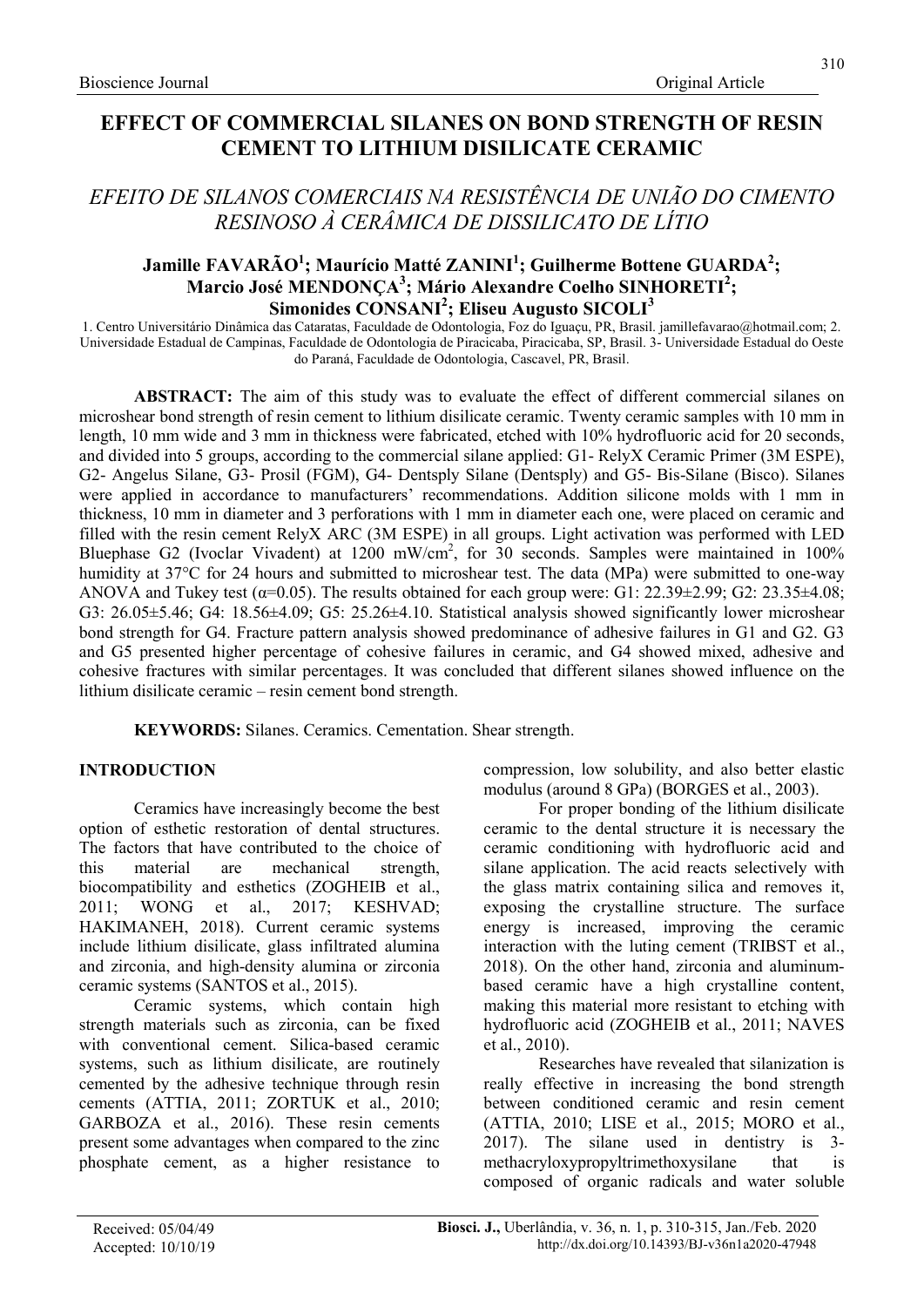Effect of commercial… FAVARÃO, J. et al.

monovalent groups (KALAVACHARLA et al., 2015; YAO et al., 2017).

Before application, silane coupling agents must be hydrolyzed (chemically activated) by acid catalyst. Their hydrolyzable alkoxy groups are allowed to react in aqueous alcohol solution, at a pH of 4-5, with hydroxyl groups (-OH) present on the ceramic surface and with the methacrylate group present in bonding agent or resin cement (KALAVACHARLA et al., 2015; MATINLINNA; LASSILA; VALLITTU, 2007).

There are different types of silane, some are presented in a single bottle, in which they have already been hydrolyzed, and others are packed in two bottles and hydrolysis occurs at the time of mixing their contents (SPOHR et al., 2003).

Therefore, the aim of this study was to evaluate the effect of the application of different

Table 1. Experimental groups.

commercial brands of silane on the bond strength between lithium disilicate ceramic and resin cement. The hypothesis was that the use of different silanes would affect the bond strength of lithium disilicate ceramic to resin cement.

#### MATERIAL AND METHODS

#### Ceramic specimens fabrication

Twenty specimens with 10mm in length, 10mm wide and 3 mm in thickness were prepared using IPS e.max Press ceramic system (Ivoclar Vivadent, Schaan, Liechtenstein), shade LT A2, following the manufacturer's instructions. These samples were divided in 5 groups, according to the commercial silane used (Table 1).

| Group          | <b>Silane</b>        | <b>Manufacturer and Lot Number</b> |
|----------------|----------------------|------------------------------------|
| G1             | RelyX Ceramic Primer | 3M ESPE, St. Paul, MN, USA         |
|                |                      | Lot: $9YY$                         |
| G2             | Angelus Silane       | Angelus, Londrina, Pr, Brazil      |
|                |                      | Lot: $18958$                       |
| G <sub>3</sub> | Prosil               | FGM, Joinville, SC, Brazil         |
|                |                      | Lot: $260511$                      |
| G4             | Denstply Silane      | Denstply, Petropolis, RJ, Brazil   |
|                |                      | Lot: $5160570$                     |
| G <sub>5</sub> | Bis-Silane           | Bisco, Schaumburg, IL, USA         |
|                |                      | Lot: 1100001391                    |

#### Ceramic Surface Treatments

The ceramic surface was etched with 10% hydrofluoric acid (FGM, Joinville, SC, Brazil.) for 20 seconds at room temperature  $(24 \pm 2^{\circ}C)$ , and then and rinsed with air-water spray for 1 minute.

#### Silanization Procedure

After cleaning and drying the ceramic surface, the silane was applied according to the manufacturers' recommendations, as follows:

G1 - One coat of RelyX Ceramic Primer (3M ESPE, St. Paul, MN,USA) was applied and rubbed using a microbrush on etched ceramic, and drying with jets of air for 5 seconds;

G2 - One coat of Angelus Silane (Angelus, Londrina, Pr, Brazil) was applied and rubbed using a microbrush on etched ceramic, allowed air-dry for 1 minute, and drying with light jets of air for 5 seconds;

G3 - One coat of Prosil (FGM, Joinville, SC, Brazil) was applied and rubbed using a microbrush on etched ceramic, allowed air-dry for 1

minute, and drying with light jets of air for 5 seconds;

G4 - One drop of Primer and 1 drop of Denstply Silane (Denstply, Petropolis, RJ, Brazil) were mixed with microbrush for 15 seconds. After 5 minutes, one coat of silane was applied, rubbed, and dried with light jets of air for 5 seconds. Afterwards, a second coat was applied and dried in the same mode;

G5 – One drop from bottle A and one drop from bottle B of Bis-Silane (Bisco, Schaumburg, IL, USA) were mixed. A thin coat was applied to the surface, rubbed with a microbrush, waiting for 30 seconds, and drying with light jets of air to evaporate the solvent.

#### Application of resin cement

An addition silicone mold (Express, 3M ESPE, St. Paul, MN, USA) with 1 mm in thickness and 10 mm in diameter, containing three cylindrical orifices with 1 mm in diameter each one, was placed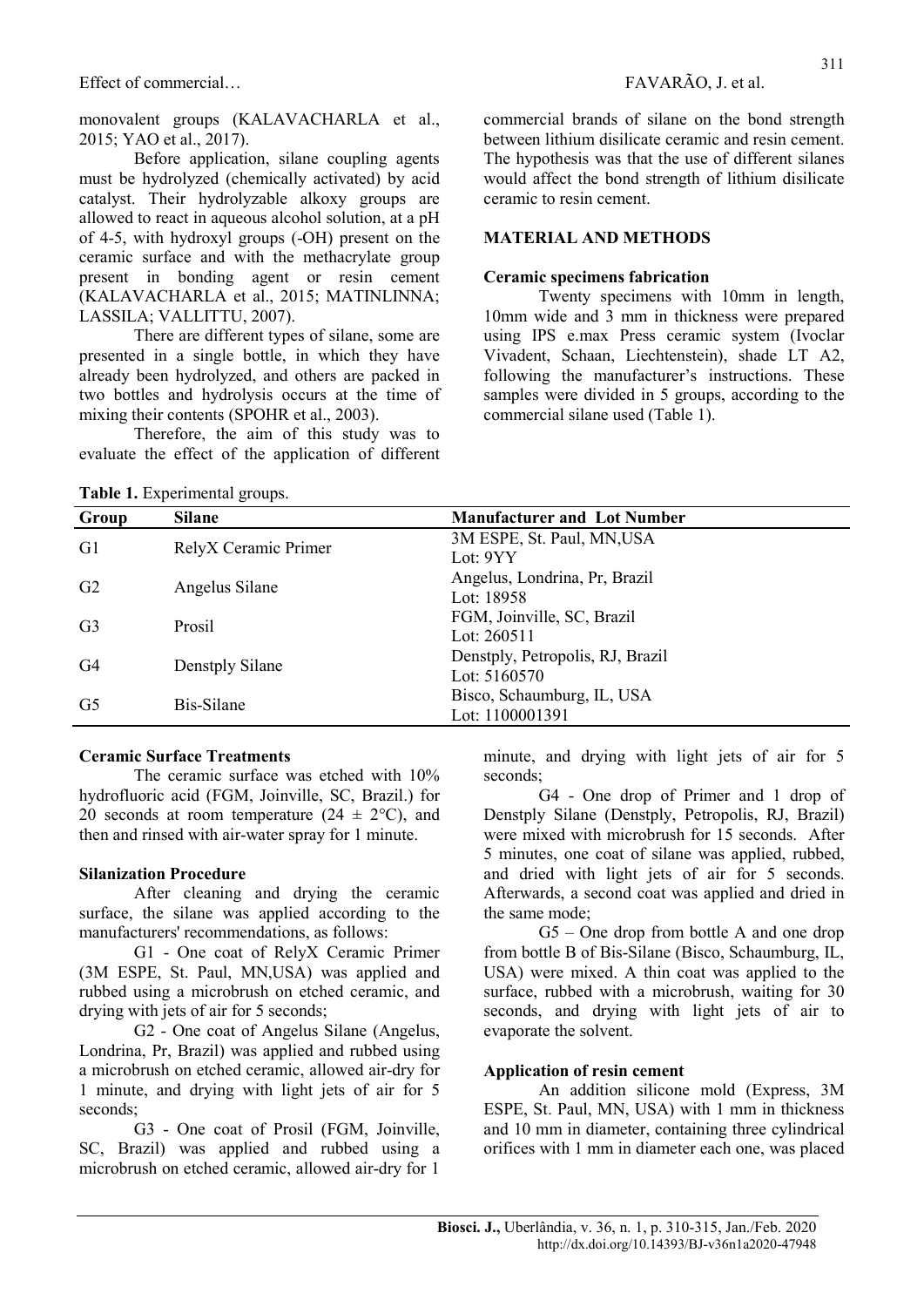Effect of commercial…

on the ceramic surface to constitute the cementation sites used in the microshear bond strength test.

After, 10 µL of dual-cure resin cement RelyX ARC (3M ESPE, St. Paul, MN, USA) were carefully inserted into silicone mold orifices, covered with a polyester strip, and kept under finger pressure for 30 seconds. The resin cement was lightcured for 30 second with a LED curing light unit (Bluephase G2, Ivoclar Vivadent, Schaan, Liechtenstein) with an irradiance of  $1,200$  mW/cm<sup>2</sup>. After light-curing, the silicone mold was cut with a scalpel blade and removed. The cylinder samples were stored in 100% relative humidity at 37°C for 24 hours.

#### Microshear test

The samples were submitted to the microshear bond strength test in a universal test machine (Instron, model 4411, London, England). Each cylinder sample was placed in the orifice of a metal sleeve. A thin stainless steel wire (0.2 mm in diameter) was looped around the base of each cylinder and aligned with the bonding interface and subjected to a crosshead speed of 0.5 mm/min until failure.

#### Fracture analysis

The failure mode of the samples was observed under an optical microscope (Leika Microsystems, Wetzar, Germany) at 40x magnification. The failure mode was classified as: adhesive, cohesive in ceramic, cohesive in cement and mixed (resin cement and ceramic).

#### Statistical analysis

The Shapiro-Wilk test was applied to assess normal data distribution. The data were analyzed by one-way ANOVA and Tukey's test for comparisons among the different groups. Statistical significance was established at  $\alpha$ =0.05 for all tests.

#### **RESULTS**

The microshear bond strength means are shown in Table 2. A statistically significant difference  $(p<0.05)$  was found for the G4, with lower value when compared to the others, which showed no difference among them  $(p>0.05)$ .

Table 2. Mean (MPa) and Standard Deviation of ceramic-resin cement shear bond strength.

| Group                           | $Mean \pm Standard Deviation$ |  |
|---------------------------------|-------------------------------|--|
| G1 - RelyX Ceramic Primer       | $22.39 \pm 2.99$ a            |  |
| G <sub>2</sub> - Angelus Silane | $23.35 \pm 4.08$ a            |  |
| G <sub>3</sub> - Prosil         | $26.05 \pm 5.46$ a            |  |
| G4 - Dentsply Silane            | $18.56 \pm 4.09$ b            |  |
| G5 - Bis-Silane                 | $25.26 \pm 4.10$ a            |  |

Different letters indicate statistically significant difference.

Figure 1 shows the failure mode analysis (%). G1 and G2 presented predominance of adhesive failures. G3 and G5 presented higher cohesive failures in ceramic and G4, mixed failures, adhesive and cohesive in ceramic, with similar values.



Figure 1. Graphic illustration of the failure mode analysis.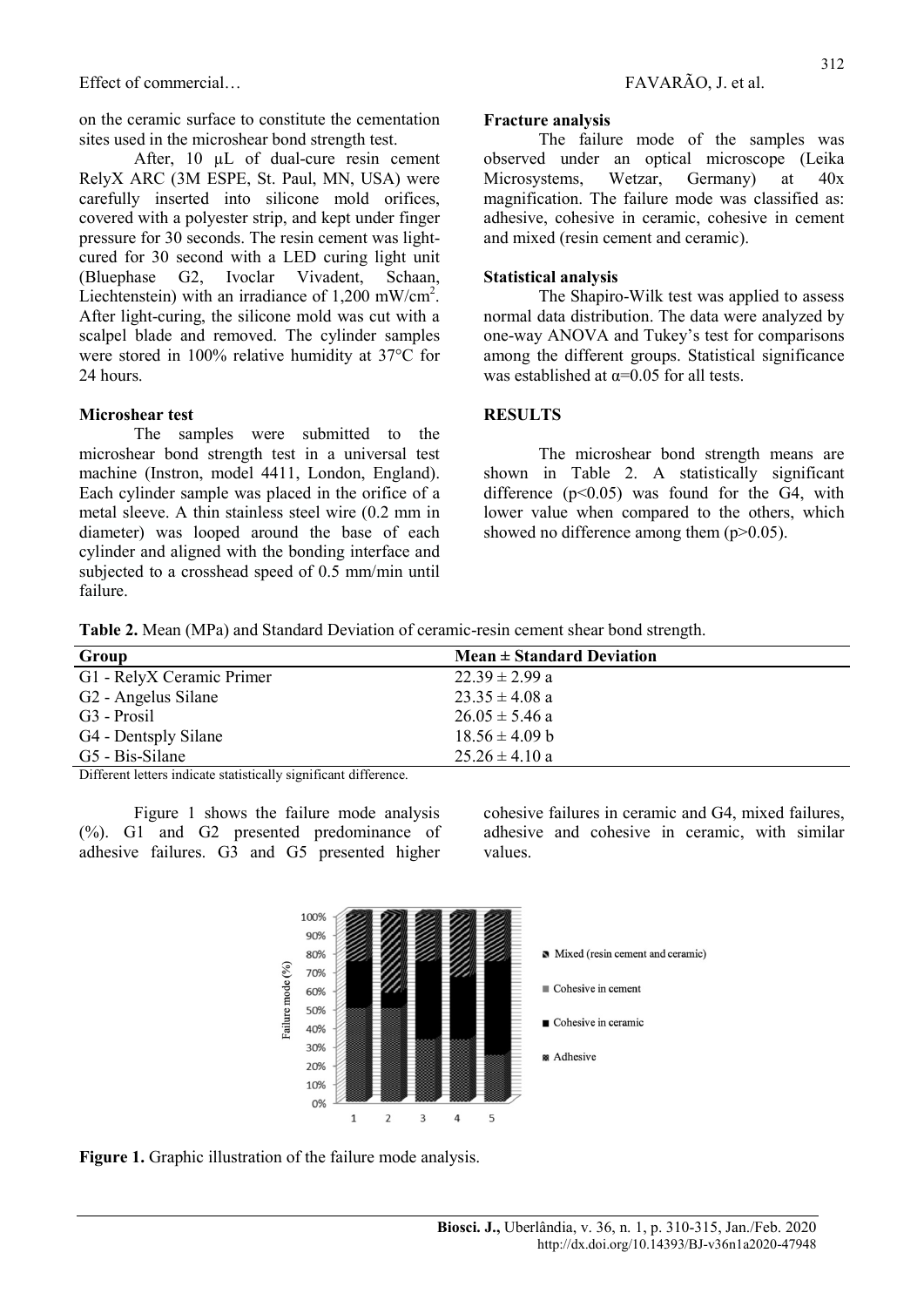# DISCUSSION

The results of this study confirmed the hypothesis that different silanes affect the bond between lithium disilicate ceramic and resin cement when submitted to microshear test. In addition to the chemical adhesion, the silane also improves the mechanical bonding, since it increases the surface wettability, improving contact and infiltration of the cements into the ceramics irregularities (CARVALHO et al., 2011; KAIMAL et al., 2017).

Different silanes can cause different effects and their effectiveness may vary according to the degree of hydrolysis. The higher the degree of hydrolysis, the better will be the bond provided by silane because it can promote a high degree of siloxane bonding to silica. This siloxane bond results in better chemical adhesion of the resin cement to ceramic (KAIMAL et al., 2017; UMEMOTO; KURATA, 1995).

Furthermore, some silanes have a better ability to wet the ceramic surface. In contrast, water infiltration at the silane - ceramic interface may have an influence on the level of degradation and bond strength between resin and ceramic cement (SPOHR et al., 2003). The silanes used in this study have basically the same chemical composition, according to the information provided by the manufacturers. Thus, it can be considered that the statistical difference between group 4 and the other groups is due to the form of application recommended by the manufacturer. This fact can be explained by the chemical nature of the silane and the way the solvent evaporates.

According to Barghi (2000), after silanization the waiting time necessary for performing cementation would be 3 minutes. The silane contains ethanol as solvent in the formulation, and the way its evaporation occurs after application, can provide different bond strength values. However, prolonged exposure of the silanized surface to the environment could also impair the bonding; thus, silanization should be performed "immediately" prior to restoration cementation (BARGHI, 2000).

Group 4, according to the manufacturer's instructions, was the only one that received 2 coats of silane and which did not have a waiting time before drying or a determined time of drying with jets of air. This factor may have allowed less evaporation of solvent and less silane-silica reaction. This fact did not occur in the other groups, in which the manufacturers' instructions recommended a waiting time or a determined time of drying after the silane application.

Hooshmand et al. (2002) observed, after the application and drying of the silane, the presence of an interface with three structures: 1- An external layer composed of small oligomers. This layer is absorbed by the glass, but is capable of being removed by organic solvents or by water at ambient temperature. 2- An intermediate layer composed of similar oligomers, linked by siloxane bridges. 3- A deeper layer, which represent a larger number and uniformity of the crossed links, forming a regular tridimensional, more hydrolytically stable network. In the study, they stated that only the deepest and stable layer would be required to improve adhesion and that the elimination of the most external layer of silane could improve the bond. Based on this assertion it may be suggested that in groups 1, 2, 3 and 5 there was selective removal of the external layer and maintenance of the deepest layer, which improved the bond strength in these groups.

In this study the fracture analysis showed that group 4 presented adhesive, cohesive, and mixed fractures, suggesting that there is no predictable behavior in this group. This may have occurred due to the presence of solvent in the interface causes instability in the union. Groups 3 and 5 presented a higher percentage of cohesive failures in ceramics, which suggests higher union strength, in agreement with study by Tsukakoshi et al. (2008). Although groups 1 and 2 do not present a statistically significant difference in relation to groups 3 and 5, clinically they can present a favorable fracture pattern, since they do not involve the prosthetic element.

However, since the tests were conducted to evaluate only one ceramic surface bonded to the resin cement, it is not possible to predict how would be the behavior of these materials when applied in the cementation of onlay restorations. As in this type of restoration the C-factor is higher, there could be an increase in polymerization shrinkage stress, causing reduction in the longevity of the bond between ceramic and resin cement.

# **CONCLUSION**

Different silanes showed influence on the lithium disilicate ceramic–resin cement bond strength, since the silanes RelyX Ceramic Primer, Angelus Silane, Prosil and Bis-Silane showed similar microshear bond strength among them and were better than Dentsply Silane.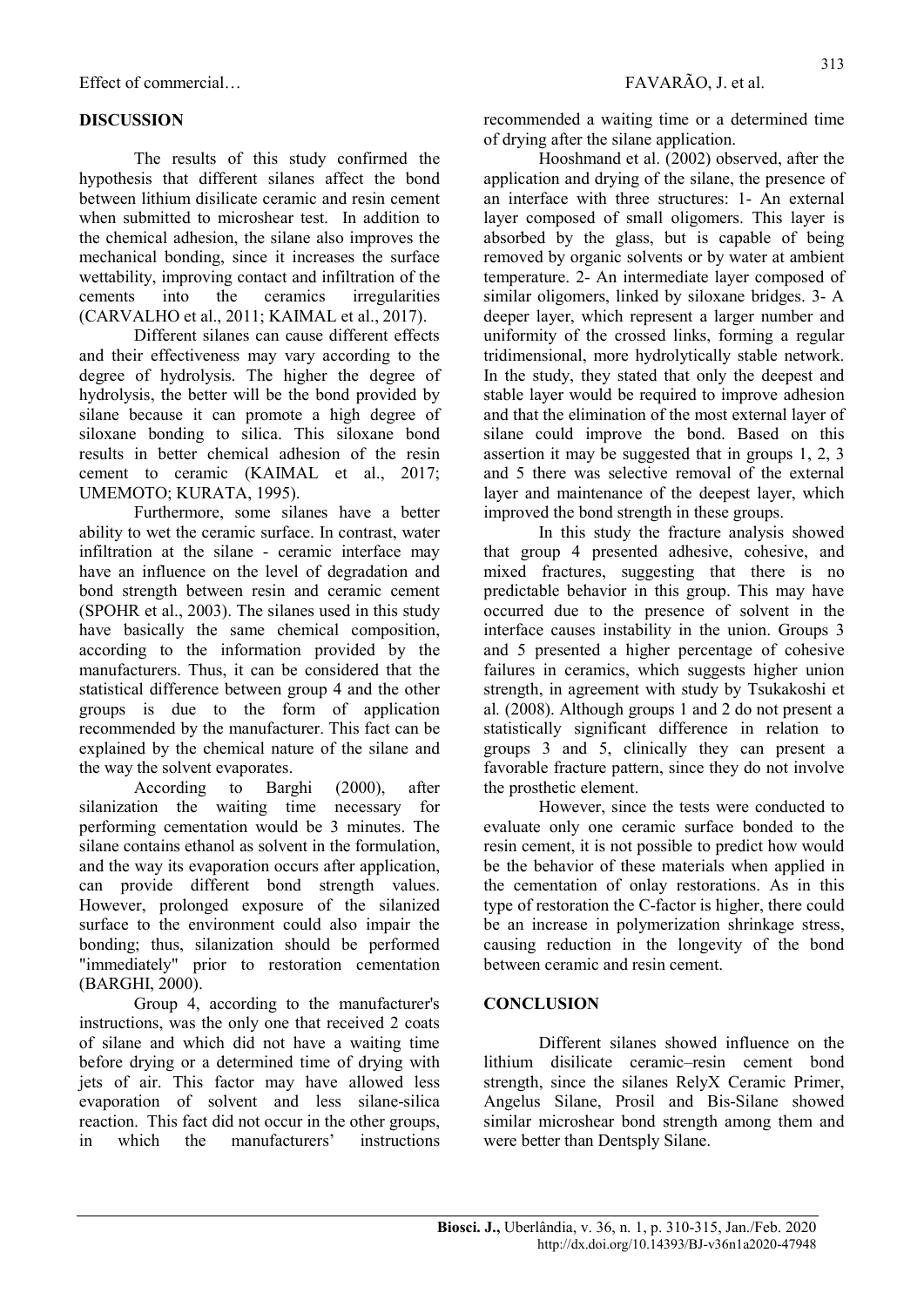RESUMO: O objetivo neste estudo foi avaliar o efeito de diferentes silanos comerciais na resistência de união ao microcisalhamento do cimento resinoso à cerâmica de dissilicato de lítio. Foram confeccionadas 20 amostras de cerâmica (10mm de comprimento, 10mm de largura e 3mm de espessura), condicionadas com ácido fluorídrico a 10% por 20 segundos e divididas em 5 grupos, de acordo com o silano aplicado: G1- RelyX Ceramic Primer (3M ESPE), G2- Silano Angelus, G3-Prosil (FGM), G4- Silano Dentsply e G5-Bis-Silane (Bisco). Matrizes de silicone por adição (1 mm de espessura, 10 mm de diâmetro e 3 perfurações com 1 mm de diâmetro) foram colocadas sobre a cerâmica e preenchidas com cimento resinoso RelyX ARC (3M ESPE). A fotoativação foi realizada com LED Bluephase G2 (Ivoclar Vivadent) a 1200 mW/cm<sup>2</sup>, por 30 segundos. As amostras foram mantidas em 100% de umidade a 37°C por 24 horas e submetidas ao teste de microcisalhamento. Os dados (MPa) (G1: 22,39+2,99; G2: 23,35+4,08; G3: 26,05+5,46; G4: 18,56+ 4,09; G5: 25,26+4,10) foram submetidos a análise de variância e ao teste de Tukey (p<0,05). A análise estatística mostrou valor de resistência de união significantemente menor para G4. A análise do padrão de fratura mostrou predominância de falha adesiva para G1 e G2. G3 e G5 apresentaram maior porcentagem de falha coesiva em cerâmica, e o G4 apresentou fraturas mista, adesiva e coesiva em igual porcentagem. Concluiu-se que os diferentes silanos apresentaram influência na resistência de união do cimento resinoso à cerâmica de dissilicato de lítio.

PALAVRAS-CHAVE: Silanos. Cerâmica. Cimentação. Resistência ao Cisalhamento.

#### **REFERENCES**

ATTIA, A. Influence of surface treatment and cyclic loading on the durability of repaired all-ceramic crowns. J Appl Oral Sci, v. 18, n. 2, p. 194-200, Mar-Apr. 2010. https://doi.org/10.1590/S1678-77572010000200015

ATTIA, A. Bond strength of three luting agents to zirconia ceramic - influence of surface treatment and thermocycling. J Appl Oral Sci, v. 19, n. 4, p. 388-395, Aug. 2011. https://doi.org/10.1590/S1678- 77572011005000015

BARGHI, N. To silanate or not silanate: making a clinical decision. **Compend Contin Educ Dent**, v. 21, n. 8, p. 659-662, Aug. 2000.

BORGES, G. A.; SPOHR, A. M.; GOES, M. F.; SOBRINHO, L. C.; CHAN, D. C. N. Effect of etching and airborne particle abrasion on the microstructure of different dental ceramics. J Prosthet Dent, v. 89, n. 5, p. 479-488, May. 2003. https://doi.org/10.1016/S0022-3913(02)52704-9

CARVALHO, R. F.; MARTINS, M. E.; DE QUEIROZ, JR.; LEITE, F. P.; ÖZCAN, M. Influence of silane heat treatment on bond strength of resin cement to a feldspathic ceramic. Dent Mater, v. 30, n. 3, p. 392-397, May. 2011. https://doi.org/10.4012/dmj.2010-137

GARBOZA, C. S.; BERGER, S. B.; GUIRALDO, R. D.; EUGOLIN, A. P.; GONINI-JÚNIOR ,A.; MOURA, S. K.; LOPES,M. B. Influence of surface treatments and adhesive systems on lithium disilicate microshear bond strength. Braz Dent J, v. 27, n. 4, p. 458-462, Jul-Aug. 2016. https://doi.org/10.1590/0103- 6440201600624

HOOSHMAND,T.; VAN NOORT, R.; KESHVAD, A. Bond durability of the resin bonded and silane treated ceramic surface. Dent Mater, v. 18, n. 2, p. 179-188, Mar. 2002. https://doi.org/10.1016/S0109- 5641(01)00047-1

KAIMAL, A.; RAMDEV, P.; SHRUTHI, C. S. Evaluation of effect of zirconia surface treatment, using plasma of argon and silane, on the shear bond strength of two composite resin cements. Journal of Clin and Diagn Res, v. 11, n. 8, p. ZC39-ZC43, Aug. 2017. https://doi.org/10.7860/JCDR/2017/27426.10372

314